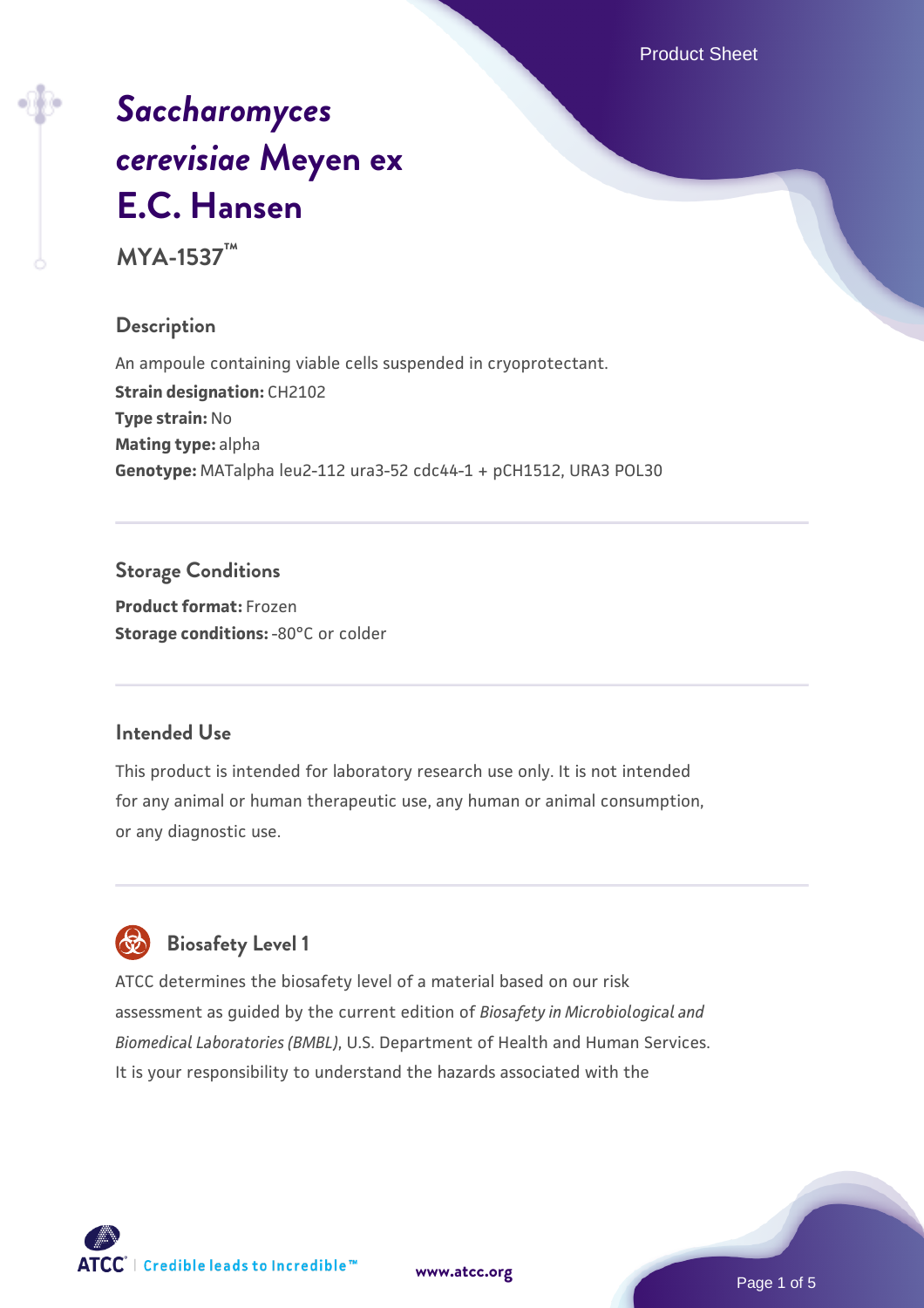#### **[Saccharomyces cerevisiae](https://www.atcc.org/products/mya-1537)** [Meyen ex E.C. Hansen](https://www.atcc.org/products/mya-1537) **MYA-1537**

material per your organization's policies and procedures as well as any other applicable regulations as enforced by your local or national agencies.

ATCC highly recommends that appropriate personal protective equipment is always used when handling vials. For cultures that require storage in liquid nitrogen, it is important to note that some vials may leak when submersed in liquid nitrogen and will slowly fill with liquid nitrogen. Upon thawing, the conversion of the liquid nitrogen back to its gas phase may result in the vial exploding or blowing off its cap with dangerous force creating flying debris. Unless necessary, ATCC recommends that these cultures be stored in the vapor phase of liquid nitrogen rather than submersed in liquid nitrogen.

#### **Certificate of Analysis**

For batch-specific test results, refer to the applicable certificate of analysis that can be found at www.atcc.org.

#### **Growth Conditions**

**Medium:**  [ATCC Medium 1245: YEPD](https://www.atcc.org/-/media/product-assets/documents/microbial-media-formulations/1/2/4/5/atcc-medium-1245.pdf?rev=705ca55d1b6f490a808a965d5c072196) **Temperature:** 25°C

#### **Handling Procedures**

**Frozen ampoules** packed in dry ice should either be thawed immediately or stored in liquid nitrogen. If liquid nitrogen storage facilities are not available, frozen ampoules may be stored at or below -70°C for approximately one

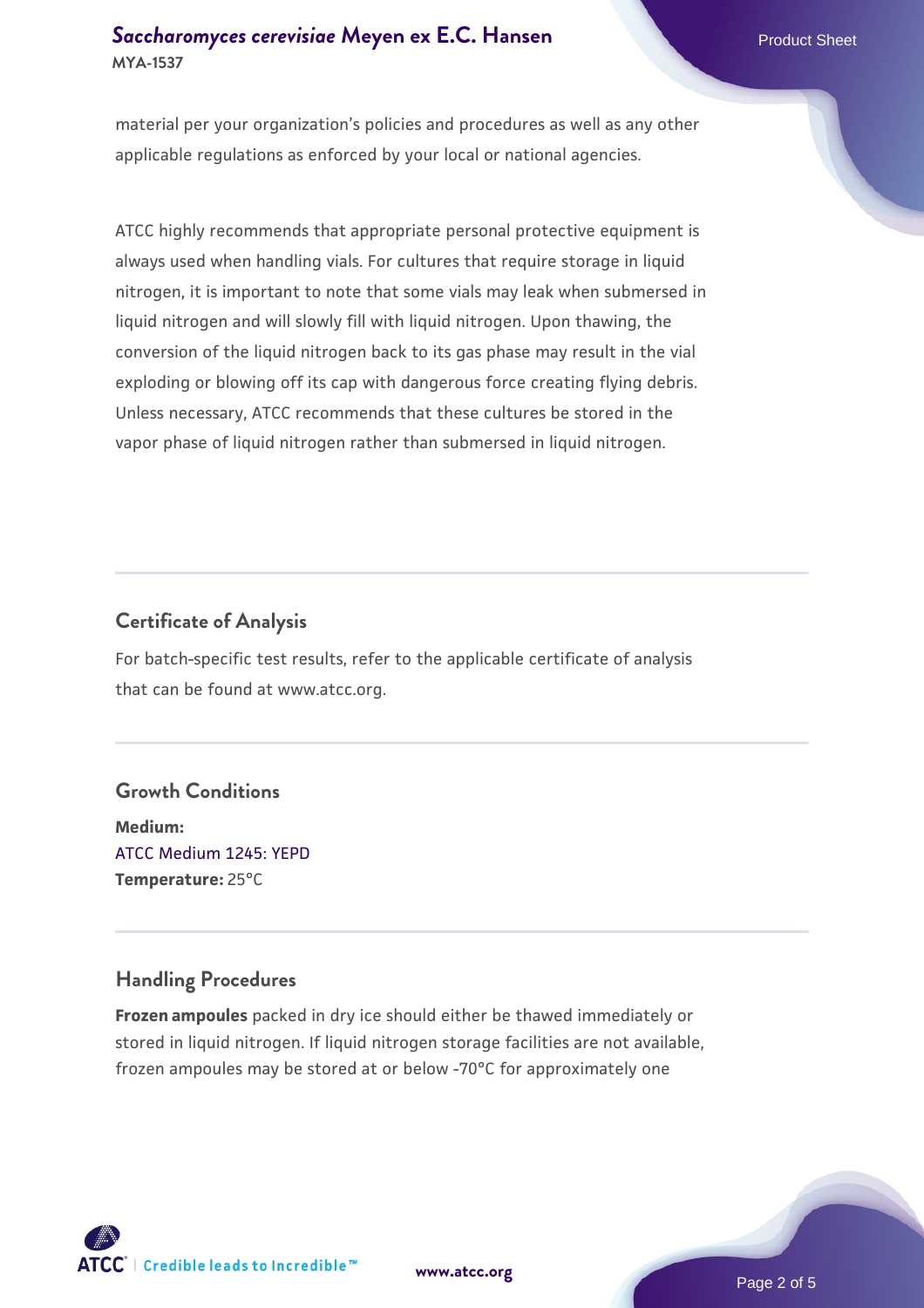week. **Do not under any circumstance store frozen ampoules at refrigerator freezer temperatures (generally -20°C)**. Storage of frozen material at this temperature will result in the death of the culture.

- 1. To thaw a frozen ampoule, place in a **25°C to 30°C** water bath, until just thawed **(approximately 5 minutes)**. Immerse the ampoule just sufficient to cover the frozen material. Do not agitate the ampoule.
- 2. Immediately after thawing, wipe down ampoule with 70% ethanol and aseptically transfer at least 50 µL (or 2-3 agar cubes) of the content onto a plate or broth with medium recommended.
- Incubate the inoculum/strain at the temperature and conditions 3. recommended.
- 4. Inspect for growth of the inoculum/strain regularly for up to 4 weeks. The time necessary for significant growth will vary from strain to strain.

#### **Material Citation**

If use of this material results in a scientific publication, please cite the material in the following manner: *Saccharomyces cerevisiae* Meyen ex E.C. Hansen (ATCC MYA-1537)

#### **References**

References and other information relating to this material are available at www.atcc.org.

#### **Warranty**

The product is provided 'AS IS' and the viability of ATCC® products is warranted for 30 days from the date of shipment, provided that the customer has stored and handled the product according to the information included on the product information sheet, website, and Certificate of Analysis. For living cultures, ATCC lists the media formulation and reagents

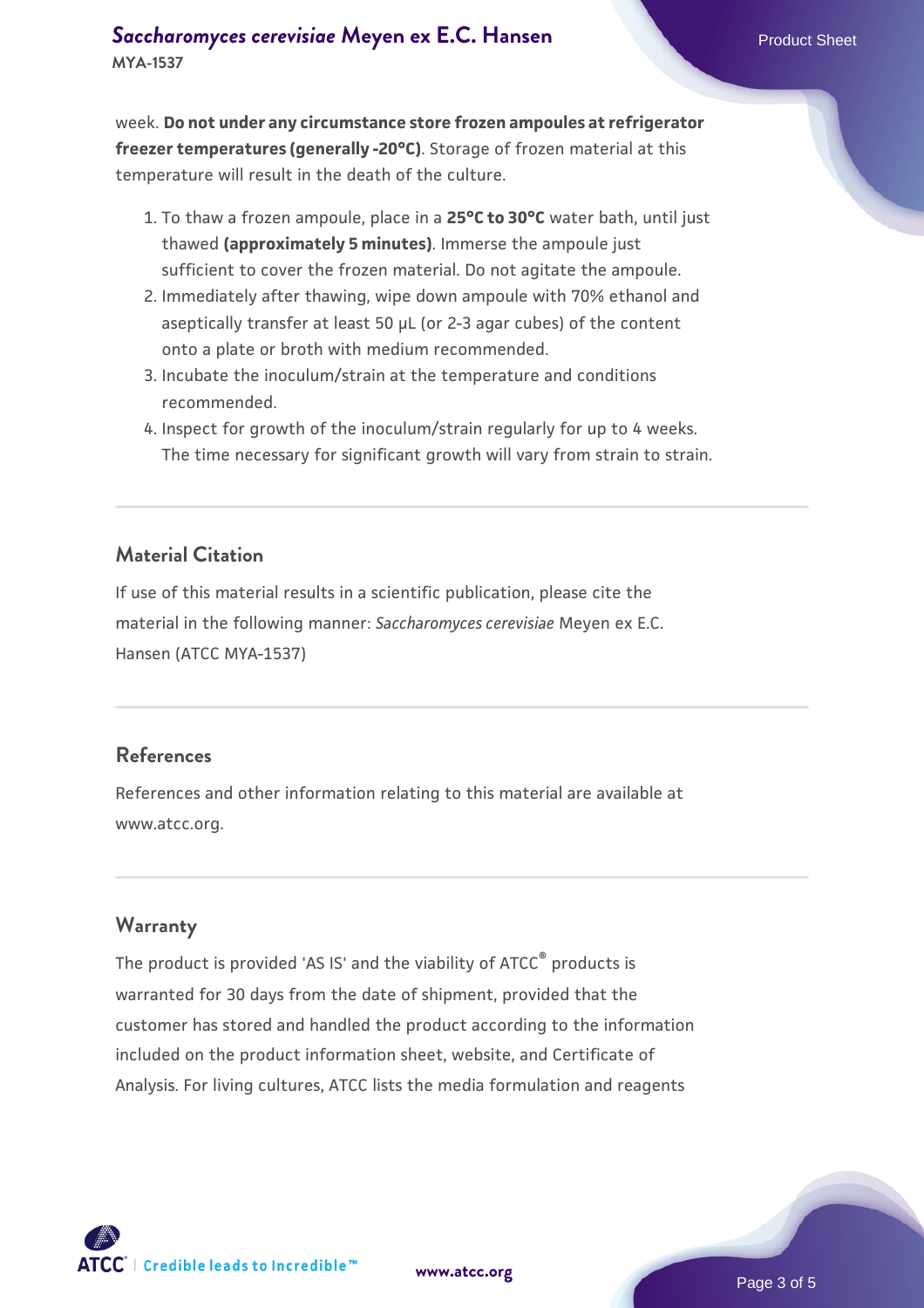#### **[Saccharomyces cerevisiae](https://www.atcc.org/products/mya-1537)** [Meyen ex E.C. Hansen](https://www.atcc.org/products/mya-1537) **MYA-1537**

that have been found to be effective for the product. While other unspecified media and reagents may also produce satisfactory results, a change in the ATCC and/or depositor-recommended protocols may affect the recovery, growth, and/or function of the product. If an alternative medium formulation or reagent is used, the ATCC warranty for viability is no longer valid. Except as expressly set forth herein, no other warranties of any kind are provided, express or implied, including, but not limited to, any implied warranties of merchantability, fitness for a particular purpose, manufacture according to cGMP standards, typicality, safety, accuracy, and/or noninfringement.

#### **Disclaimers**

This product is intended for laboratory research use only. It is not intended for any animal or human therapeutic use, any human or animal consumption, or any diagnostic use. Any proposed commercial use is prohibited without a license from ATCC.

While ATCC uses reasonable efforts to include accurate and up-to-date information on this product sheet, ATCC makes no warranties or representations as to its accuracy. Citations from scientific literature and patents are provided for informational purposes only. ATCC does not warrant that such information has been confirmed to be accurate or complete and the customer bears the sole responsibility of confirming the accuracy and completeness of any such information.

This product is sent on the condition that the customer is responsible for and assumes all risk and responsibility in connection with the receipt, handling, storage, disposal, and use of the ATCC product including without limitation taking all appropriate safety and handling precautions to minimize health or environmental risk. As a condition of receiving the material, the customer agrees that any activity undertaken with the ATCC product and any progeny or modifications will be conducted in compliance with all applicable laws, regulations, and guidelines. This product is provided 'AS IS' with no representations or warranties whatsoever except as expressly set forth



**[www.atcc.org](http://www.atcc.org)**

Page 4 of 5